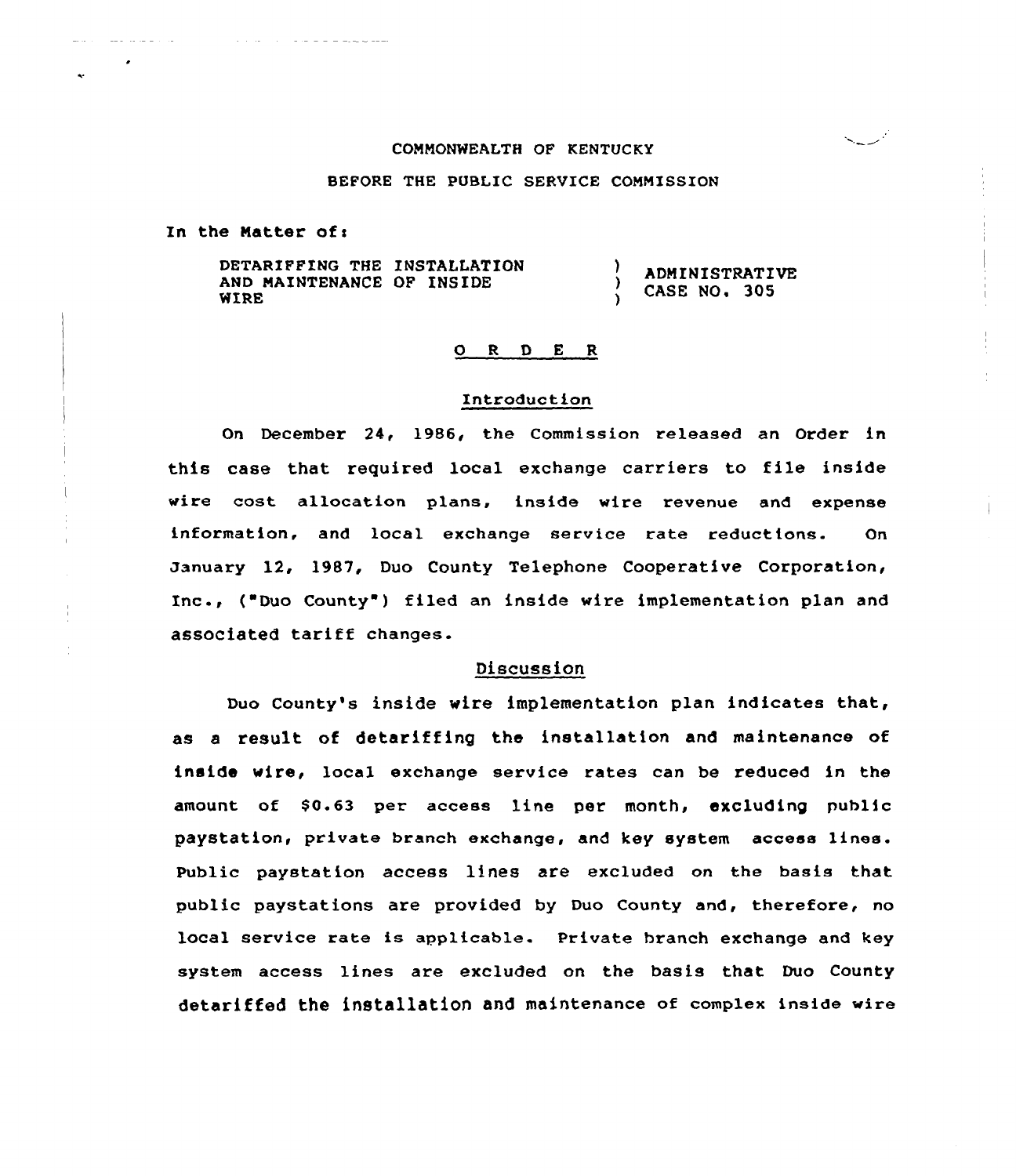on December 31, 1985, coincident with its detariffing of associated customer premises equipment.<sup>1</sup>

In Common Carrier Docket No.  $86-111, 2$  the Federal Communications Commission considered rules concerning cost allocation between the regulated and unregulated services provided by local exchange carriers and an Order on cost allocation was released on February 6, 1987. Also, the Commission has indicated in other Orders that it intends to open <sup>a</sup> cost allocation investigation in the near future. Therefore, in the opinion of the Commission, Duo County's inside wire implementation plan and associated local exchange service rate reductions should be approved on an interim basis, pending the outcome of the Commission's cost allocation investigation, except insofar as it includes a negative option subscription plan for detariffed inside wire maintenance services.

Duo County's inside wire implementation plan includes detariffed inside wire maintenance plan charge of \$0.63 per month

<sup>1</sup> Duo County should have detariffed the installation of complex inside wire, effective Nay 2, 1984, and, evidently, detariffed the maintenance of complex inside wire prior to the commission's directive in this case, effective on January 1, 1987. Nonetheless, based on the record of this case, the fact remains that Duo County has not charged any complex inside installation and maintenance expense to regulated accounts since December 31, 1985.

<sup>2</sup> Separation of Costs of Regulated Telephone Service From Costs of Nonregulated Activities. Amendment of Part 31, the Uniform for Class A and Class B Telephone Companies, to Provide for Nonregulated Activities and to Provide for Transactions Between Telephone Companies and Their<br>Affiliates.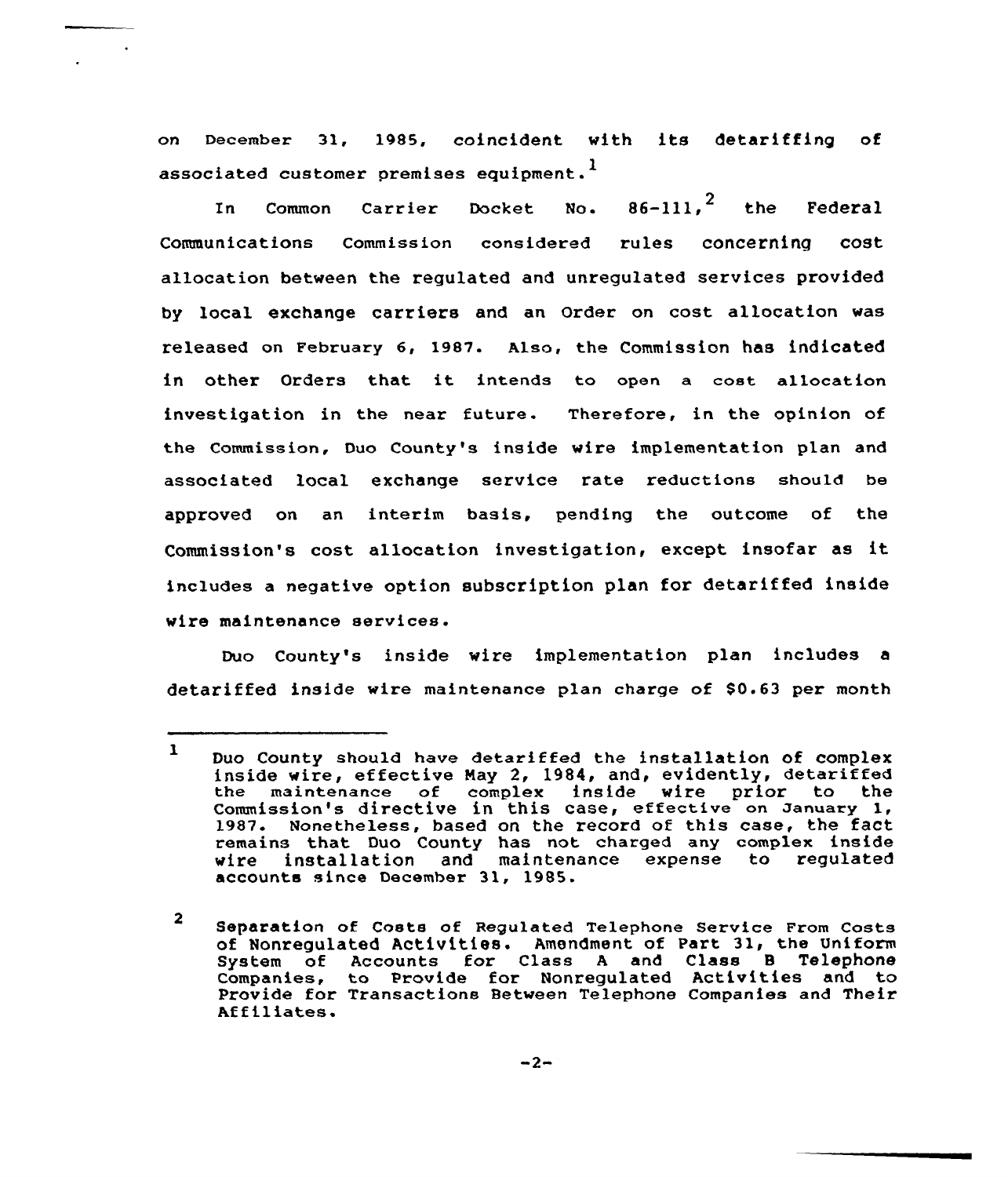that Duo County intends to bill coincident with the local exchange service rate reduction of \$0.63 per month. Customers who do not wish to subscribe to the detariffed inside wire maintenance plan must notify Duo County during a 30-day advance notice period in order to avoid being billed the charge. The Commission will not take any action on Duo County's negative option subscription plan and has not taken any action on positive option subscription plans proposed by other local exchange carriers. Since inside wire maintenance acr 'ices are detariffed, a Commission ruling on inside wire maintenance services subscription plans is not necessary. However, Duo County is reminded that regulated services may not be disconnected for nonpayment of detariffed service charges.

Also, Duo County proposed to phase-in local exchange service rate reductions on a billing cycle basis, as follows:

| <b>Effective Date</b>    |
|--------------------------|
| February 20, 1987        |
| <b>February 20, 1987</b> |
| March 1, 1987            |
| March 10, 1987           |
|                          |

Duo County acknowledges that the Commission contemplated local exchange service rate reductions effective January 1, 1987, in its Order of December 24, 1986. However, as reason for its proposed phase-in, Duo County indicates that it has provided inside wire maintenance services since January 1, 1987, at no charge to its customers, pending approval of its inside wire implementation plan and associated tariff changes. Moreover, any refund that the Commission might order retroact ive to January 1, 1987, would be de minimus and could be outweighed by the costs

 $-3-$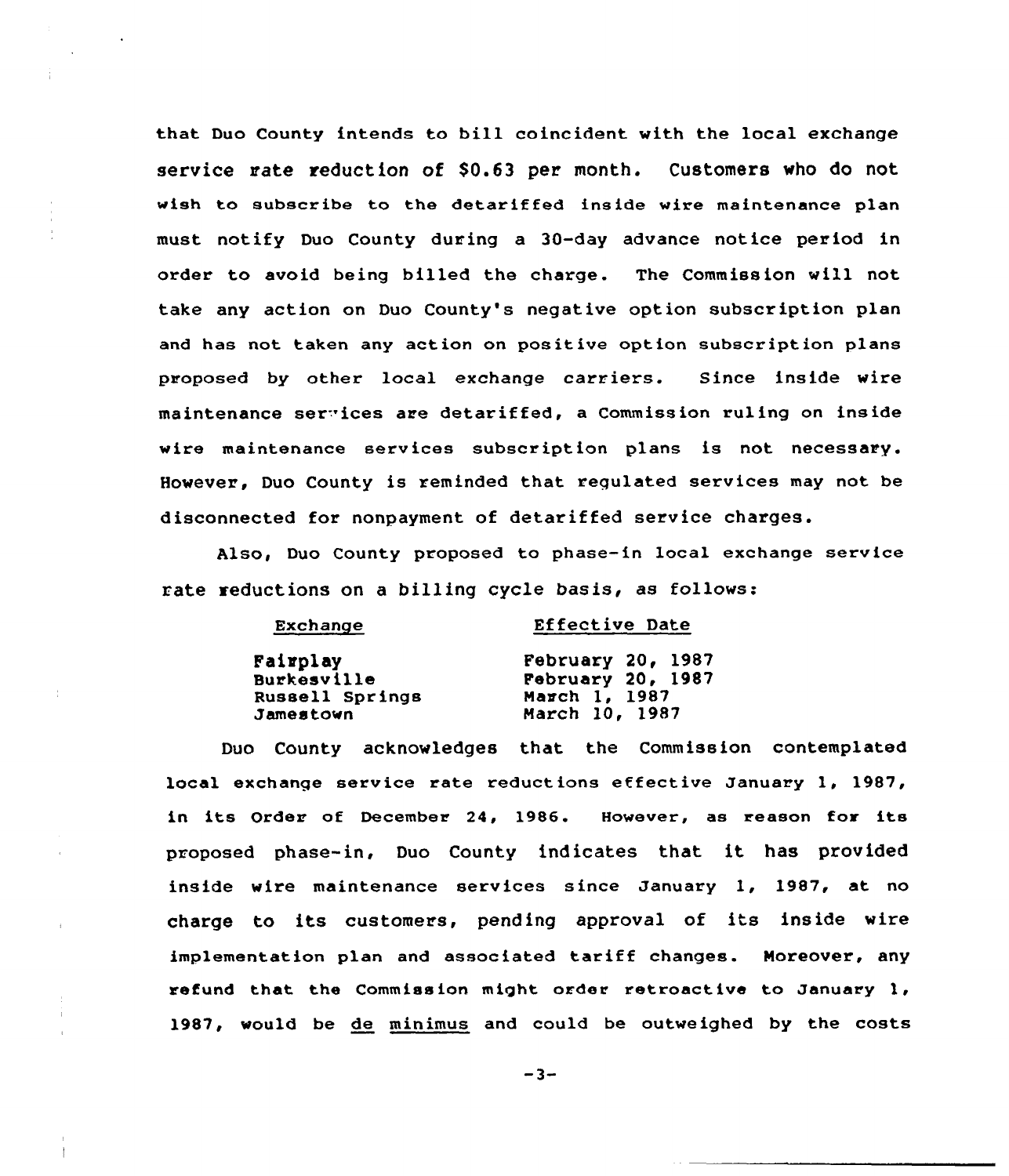associated with administering a refund operation. Therefore, in the opinion of the Commission, Duo County's proposed phase-in of local exchange service rate reductions on a billing cycle basis should be approved.

## Findings and Orders

The Commission, having examined the evidence of record and being advised, is of the opinion and finds that:

1. Duo County's local exchange service rates should be reduced in the amount of \$0.63 per access line per month, on an interim basis, pending the outcome of the Commission's cost allocation investigation, excluding public paystation, private branch exchange, and key system access lines.

2. Duo County's inside wire implementation plan should be approved, on an interim basis, pending the outcome of the Commission's cost allocation investigation, except insofar as it includes a negative option subscription plan for detariffed inside wire maintenance services.

3. Duo County's proposed phase-in of local exchange service rate reductions on a billing cycle basis should be approved as tiled.

IT IS THEREFORE ORDERED that:

1. Duo County's local exchange service rates be and they hereby are reduced in the amount of S0.63 per access line per month, on an interim basis, pending the outcome of the Commission's cost allocation investigation, excluding public paystation, private branch exchange, and key system access lines.